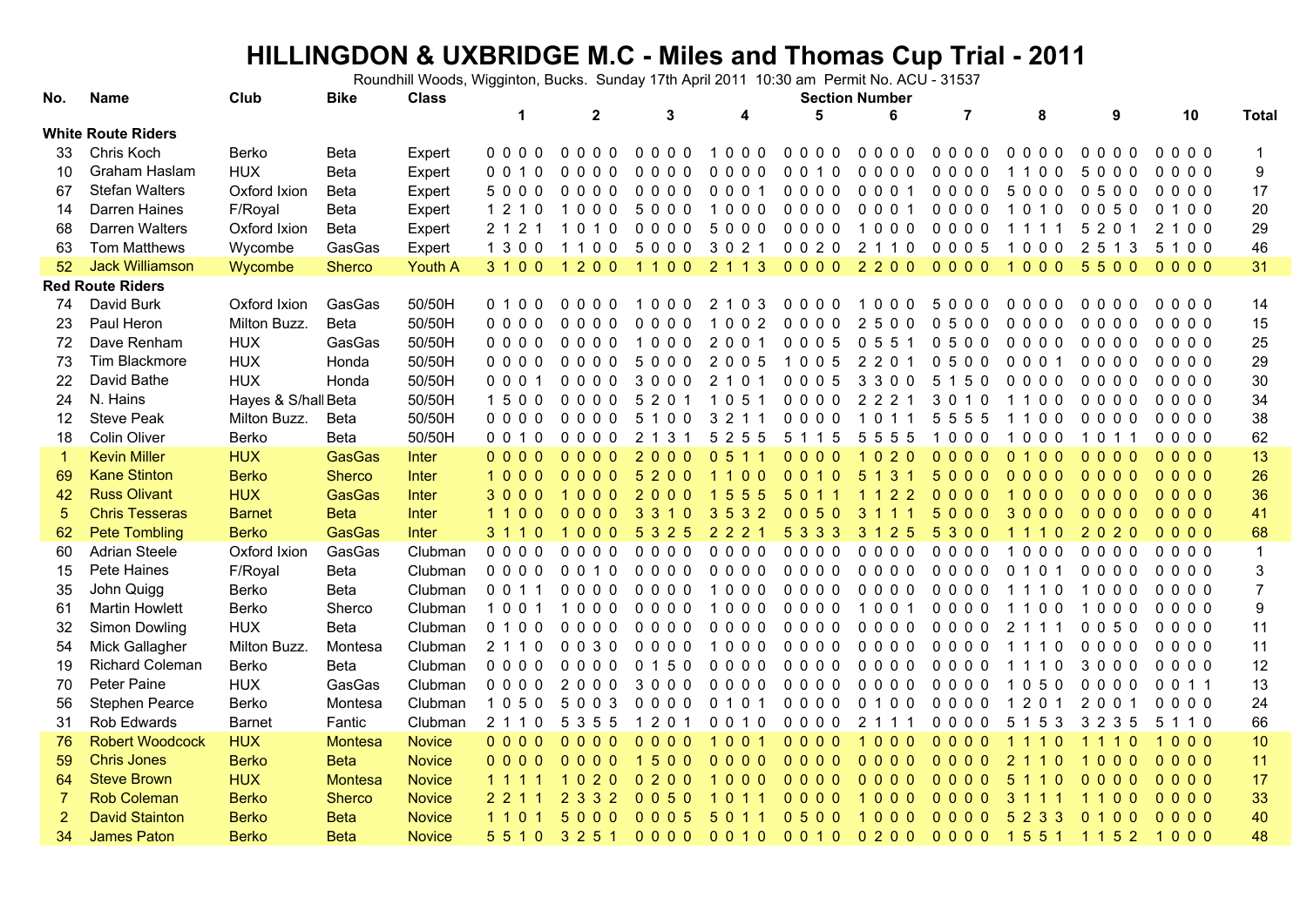## **HILLINGDON & UXBRIDGE M.C - Miles and Thomas Cup Trial - 2011**

Roundhill Woods, Wigginton, Bucks. Sunday 17th April 2011 10:30 am Permit No. ACU - 31537

| No.                                                      | <b>Name</b>             | Club                 | <b>Bike</b>   | <b>Class</b>              |                                   |                | <b>Section Number</b> |                                                           |                       |              |                                                         |                |                                             |                    |                |  |  |
|----------------------------------------------------------|-------------------------|----------------------|---------------|---------------------------|-----------------------------------|----------------|-----------------------|-----------------------------------------------------------|-----------------------|--------------|---------------------------------------------------------|----------------|---------------------------------------------|--------------------|----------------|--|--|
|                                                          |                         |                      |               |                           |                                   | 2              | 3                     | 4                                                         | 5                     | 6            |                                                         | 8              | 9                                           | 10                 | <b>Total</b>   |  |  |
| 55                                                       | <b>Martin Smith</b>     | <b>Berko</b>         | <b>GasGas</b> | <b>Novice</b>             | 5 3 1 3                           | 2 5 5 5        | 2 2 1 5               | 0511                                                      | 0000                  | 5100         | $0000$                                                  | 2110           | 0, 2, 0, 0                                  | 0000               | 58             |  |  |
| 71                                                       | <b>Paul Pearson</b>     | <b>Thames</b>        | <b>Sherco</b> | <b>Novice</b>             | 2 <sub>1</sub>                    | $\overline{2}$ | $\Omega$              | $\Omega$                                                  | 5                     | 3            | 0                                                       | 5              | $\Omega$                                    | $\Omega$           | Retd.          |  |  |
| 40                                                       | Peter Hampton           | F/Royal              | <b>BSA</b>    | Pre65                     | 1100                              | 1010           | 0000                  | 0000                                                      | 5050                  | 0000         | 0000                                                    | 5002           | 0 1 1 0                                     | 0300               | 26             |  |  |
| 4                                                        | Mick Clarkson           | K&K                  | Triumph       | Pre65                     | 0 1 1 3                           | 1 3 0 0        | 0000                  | 0 1 0 1                                                   | $0000$                | 2 1 1 0      | $0000$                                                  | 1 1 1 1        | 5 2 1 0                                     | 0000               | 27             |  |  |
| 25                                                       | Nick James              | <b>HUX</b>           | Banvill       | Pre65                     | 1 0 1 1                           | 0000           | 5 3 3 3               | 0501                                                      | 0500                  | 0000         | $0000$                                                  | 3 3 1 1        | 0300                                        | 0000               | 39             |  |  |
| 21                                                       | <b>Bryan Messenger</b>  | K&K                  | <b>BSA</b>    | Pre65                     | $1\overline{5}$<br>2 <sub>1</sub> | 1001           | 1012                  | 1000                                                      | 5100                  | 0010         | $0000$                                                  | 5 1 1 1        | 5510                                        | $0000$             | 42             |  |  |
| 53                                                       | <b>B.</b> Williamson    | Wycombe              | Triumph       | Pre65                     | 5 3 3 2                           | 5 5 5 1        | 3530                  | 2030                                                      | 1000                  | 3530         | 1000                                                    | 5 2 2 2        | 5 5 3 1                                     | 3 3 2 0            | 91             |  |  |
| 9                                                        | <b>Brian Ayres</b>      | Milton Buzz.         | <b>BSA</b>    | Pre65                     | 0 <sub>1</sub>                    | 0 <sub>2</sub> | 2 <sub>5</sub>        | 0000                                                      | 0 <sub>0</sub>        | 110          | 0 <sub>0</sub>                                          | 5 <sub>1</sub> | 0                                           | 0 <sub>0</sub>     | Retd.          |  |  |
| 66                                                       | <b>Adrian Cairns</b>    | <b>Berko</b>         | Fantic        | T/shock                   | 2000                              | 2000           | 0302                  | 0000                                                      | 0000                  | 0000         | 0000                                                    | 0 0 1 1        | 0000                                        | 1000               | 12             |  |  |
| 11                                                       | <b>Graham Hull</b>      | <b>Berko</b>         | Suzuki        | <b>T/shock</b>            | 1 <sub>5</sub>                    | 3 <sub>5</sub> | 0 <sub>5</sub>        | $\mathbf{1}$                                              | $\Omega$              | $\mathbf{0}$ | 1                                                       | 3              | 3                                           | $\overline{2}$     | Retd.          |  |  |
| 20                                                       | Harry Coleman           | Berko                | <b>Beta</b>   | Youth B                   | 0000                              | 0000           | 0000                  | 0000                                                      | 0000                  | 0000         | 0500                                                    | 2 1 1 1        | 5 1 2 0                                     | 0000               | 18             |  |  |
| <b>Blue Route Riders</b>                                 |                         |                      |               |                           |                                   |                |                       |                                                           |                       |              |                                                         |                |                                             |                    |                |  |  |
| 26                                                       | <b>Kevin McCullagh</b>  | <b>HUX</b>           | Montesa       | 50/50E                    | 0 <sub>0</sub><br>0 <sub>0</sub>  | $0000$         | 000<br>$\Omega$       | 0000                                                      | 0005                  | 50<br>-1     | $0\,0\,0\,0$                                            | 0000           | 0000                                        | 0000               | 12             |  |  |
| 6                                                        | Julian Wade             | Berko                | <b>BSA</b>    | Pre65                     | $0000$                            | $0000$         | $0000$                | $0000$                                                    | $0000$                | $0000$       | 0000                                                    | 0000           | $0000$                                      | 0000               | $\Omega$       |  |  |
| 17                                                       | <b>Giles Whalley</b>    | K&K                  | Triumph       | Pre65                     | 0 <sub>0</sub><br>0 <sub>0</sub>  | $0000$         | 0000                  | $0000$                                                    | 0000                  | $0000$       | 0000                                                    | 0000           | $0000$                                      | 0000               | 0              |  |  |
| 65                                                       | <b>Steve Manders</b>    | <b>HUX</b>           | Ariel         | Pre65                     | 0 <sub>0</sub><br>0 <sub>0</sub>  | $0000$         | 0000                  | $0000$                                                    | $0000$                | $0000$       | 0000                                                    | 0000           | $0000$                                      | 0000               | O              |  |  |
| 16                                                       | <b>Arthur Tomkinson</b> | Berko                | Greeves       | Pre65                     | 0 <sub>0</sub><br>0 <sub>0</sub>  | 0000           | $0000$                | $0000$                                                    | $0000$                | 0000         | $0000$                                                  | 0000           | $0000$                                      | 000<br>$\mathbf 1$ |                |  |  |
| 8                                                        | Malcolm White           | <b>WMA</b>           | Triumph       | Pre65                     | 0 <sub>0</sub><br>0 <sub>1</sub>  | 2 1 0 0        | 0000                  | 0000                                                      | $0000$                | 0000         | 0000                                                    | $0000$         | 0000                                        | 0000               |                |  |  |
| 51                                                       | lan Reynolds            | <b>Berko</b>         | Fantic        | Sportsman 0 0 0 0         |                                   | $0000$         | 0000                  | $0000$                                                    | 0000                  | 0000         | 0000                                                    | 0000           | 000<br>-1                                   | 0000               |                |  |  |
| 37                                                       | <b>Claude Crowder</b>   | <b>HUX</b>           | <b>Beta</b>   | Sportsman 0 0 1 0         |                                   | 0010           | $\mathbf{0}$<br>000   | $0000$                                                    | 0000                  | $0000$       | 0000                                                    | 0000           | $0000$                                      | 0000               | $\overline{2}$ |  |  |
| 39                                                       | <b>Martin Evans</b>     | <b>Oxford Ixion</b>  | <b>Beta</b>   | Sportsman 0 0 0 0         |                                   | 0002           | 0000                  | $0000$                                                    | 0000                  | 0000         | $\Omega$<br>000                                         | 0000           | $0000$                                      | 0000               | $\overline{2}$ |  |  |
| 3                                                        | <b>Bob Twigg</b>        | K&K                  | <b>Beta</b>   | Sportsman 0 0 0 0         |                                   | $0000$         | $\Omega$<br>000       | 0000                                                      | 0000                  | 5000         | $\Omega$<br>0 <sub>0</sub>                              | 0000           | 0 <sub>0</sub>                              | 0000               | 5              |  |  |
| 38                                                       | <b>Paul Roberts</b>     | <b>Berko</b>         | <b>GasGas</b> | Sportsman 2 0 0 0         |                                   | 0000           | $\overline{2}$<br>001 | $0000$                                                    | 0000                  | 0000         | $\Omega$<br>$01$ 0                                      | 0000           | $0000$                                      | 5000               | 11             |  |  |
| 75                                                       | <b>Garry Watson</b>     | <b>Berko</b>         | <b>Beta</b>   | Sportsman 0 1 3 0         |                                   | $0000$         | $\mathbf{0}$<br>000   | $0000$                                                    | 0010                  | 0000         | $\Omega$<br>0 <sub>0</sub>                              | 0000           | 2 <sub>0</sub><br>0 <sub>0</sub>            | 5002               | 14             |  |  |
| 50                                                       | <b>Mark Shoebridge</b>  | <b>HUX</b>           | <b>Beta</b>   | Sportsman 0 0 0 0         |                                   | 0020           | 1350                  | 0000                                                      | 3000                  | $0000$       | 0050                                                    | 0000           | 3<br>$\blacktriangleleft$<br>0 <sub>0</sub> | 1000               | 24             |  |  |
| 27                                                       | Michael Vangucci        | <b>Berko</b>         | Fantic        | Sportsman 0 1 5 5         |                                   | 0000           | 0001                  | $0000$                                                    | 5 <sup>5</sup><br>005 | $0000$       | $0000$                                                  | 3000           | 000<br>-1                                   | 2 1 2              | 32             |  |  |
| 30                                                       | <b>Les Edwards</b>      | <b>Barnet</b>        | <b>GasGas</b> | Sportsman 0 0 1 0 0 2 0 0 |                                   |                | 5 3 3 0               | 1000                                                      | 5500                  | 0000         | $0000$                                                  | 2000           | 0002                                        | 135                | 39             |  |  |
| 29                                                       | <b>Mick Edwards</b>     | <b>Barnet</b>        | Fantic        | Sportsman 0 0             |                                   | 000            | $\overline{0}$        | 0000                                                      | 10                    | 0000         | 5000                                                    | 0000           | $\overline{2}$                              |                    | Retd.          |  |  |
| 58                                                       | Nathan Armstrong        | <b>HUX</b>           | Beta          | Youth B                   | $0000$                            | 0000           | 0 0 1 0               | 0000                                                      | 0000                  | 0000         | 0000                                                    | 0000           | 0 0 1 0                                     | 0000               | $\overline{2}$ |  |  |
| 57                                                       | Aaron Armstrong         | <b>HUX</b>           | Beta          | Youth B                   | 0005                              | $0000$         | 0 0 0 1               | 0000                                                      | 0500                  | 0000         | 0000                                                    | $0000$         | $0000$                                      | $0000$             | 11             |  |  |
| 28                                                       | Callum Hayes            | <b>Barnet</b>        | GasGas        | Youth C                   |                                   | 5              |                       |                                                           | 3 3 3 3               | 1 3 0 0      | 0 1 0 0                                                 | 5000           | 5 3 3 3                                     |                    | Retd.          |  |  |
| <b>Miles and Thomas Cup - Best Expert:</b><br>Chris Koch |                         |                      |               |                           |                                   |                |                       |                                                           |                       |              |                                                         |                |                                             |                    |                |  |  |
|                                                          | <b>Best Inter:</b>      | <b>Kevin Miller</b>  |               |                           | <b>Best Novice:</b>               |                | Robert Woodcock       |                                                           |                       |              | <b>Best Pre65 Red:</b><br>Peter Hampton                 |                |                                             |                    |                |  |  |
| <b>Best Clubman:</b>                                     |                         | <b>Adrian Steele</b> |               |                           | <b>Best 50/50 Blue:</b>           |                |                       | Kevin McCullagh<br>lan Reynolds<br><b>Best Sportsman:</b> |                       |              |                                                         |                |                                             |                    |                |  |  |
| <b>Best 50/50 Red:</b>                                   |                         | David Burk           |               |                           | <b>Best Pre65-Blue:</b>           |                |                       |                                                           |                       |              | Julian Wade / Giles Whalley / Steve Manders (3-way tie) |                |                                             |                    |                |  |  |

Provisional results. Any protests must be made in writing, to the Secretary of the Meeting, together with the ACU fee of £50.